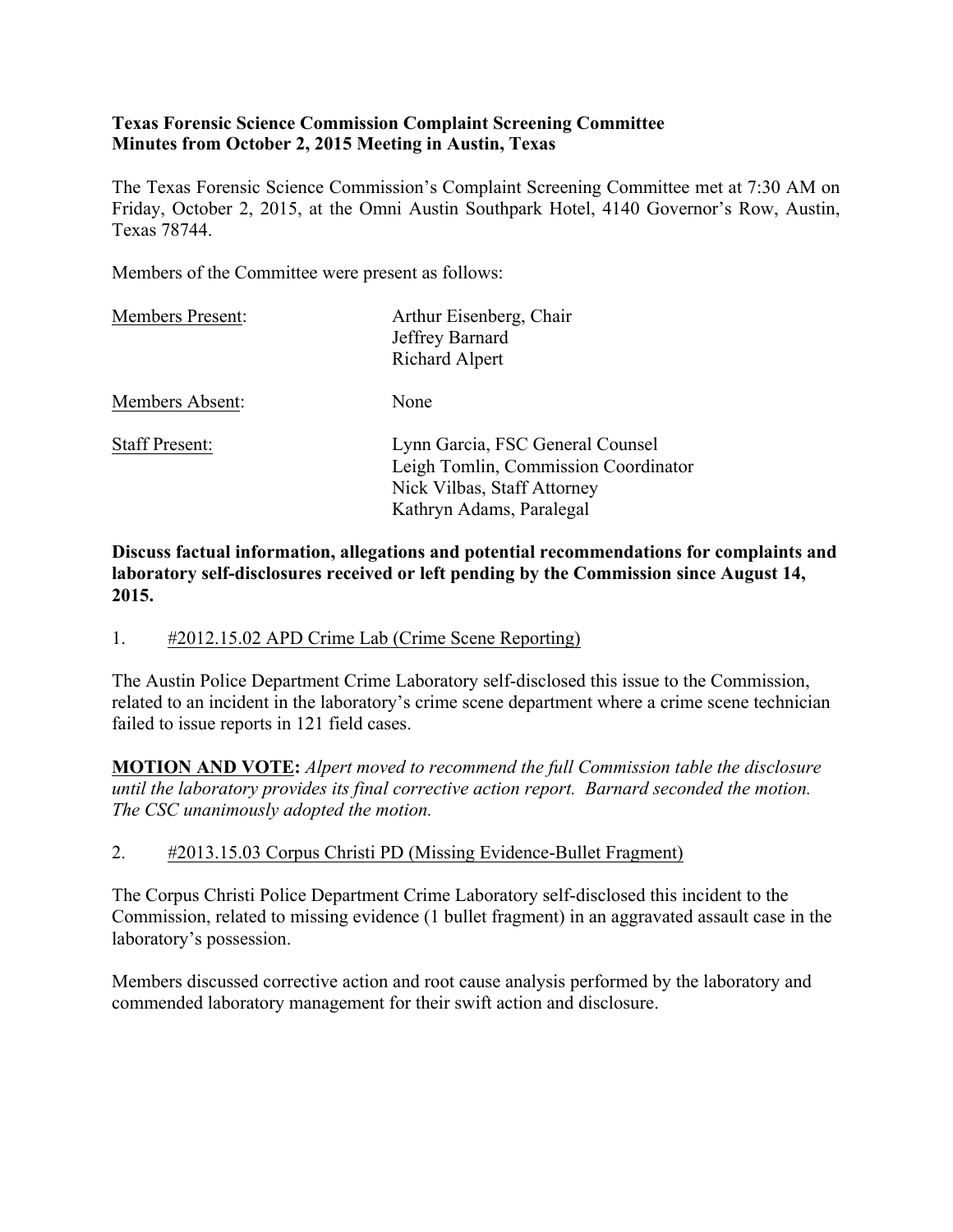**MOTION AND VOTE:** *Alpert moved to recommend to the full Commission no further action by the laboratory is necessary at this time given the corrective action and other remedial measures completed by the laboratory. Barnard seconded the motion. The CSC unanimously adopted the motion.*

# 3. # 1110.15.08 Eloy Redd (Harris County SANE)

Inmate Eloy Redd filed this complaint, alleging Fort Bend County and Harris County Child Protective Services, forensic interviewers, police interviewers, a Sexual Assault Nurse Examiner (S.A.N.E.), and the alleged victim in the case provided false information in the videotaped interviews and testimony used to convict him at trial.

**MOTION AND VOTE:** *Alpert moved to recommend the full Commission dismiss the complaint, because the complaint fails to allege any negligence or misconduct related to a forensic analysis, and to direct staff to refer the complaint to the Texas Board of Nursing and the Texas publicly funded innocence clinics. Barnard seconded the motion. The CSC unanimously adopted the motion.*

## 4. # 1111.15.09 James E. Wilcox (Sexual Assault; DPS Waco)

Inmate James Edward Wilcox filed this complaint, alleging DPS (Waco) DNA analysts used improper methods and techniques in his case. Wilcox also challenges the handling of the blood draw used for DNA testing. Members discussed a letter provided by the complainant where an attorney states there is DNA evidence to exonerate Mr. Wilcox. The attorney asks Mr. Wilcox to pay a retainer before the attorney can take his case.

**MOTION AND VOTE:** *Alpert moved to recommend the full Commission dismiss the complaint, because the complaint fails to allege any negligence or misconduct related to a forensic analysis, but to instruct staff to follow up on the allegations related to the DNA testing in the complaint. Barnard seconded the motion. The CSC unanimously adopted the motion.*

## 5. #1112.15.10 Steve Davis (Blood Alcohol; DPS Garland)

Inmate Stevie L. Davis filed this complaint, alleging a DPS (Garland) analyst gave a false report and testimony related to the blood alcohol analysis in his case, because the analyst failed to consider the alcohol contained in intravenous drugs given to him during a life-flight after the accident.

**MOTION AND VOTE:** *Barnard moved to recommend the full Commission dismiss the complaint, because the complaint fails to allege any negligence or misconduct related to a forensic analysis. Alpert second the motion. The CSC unanimously adopted the motion.*